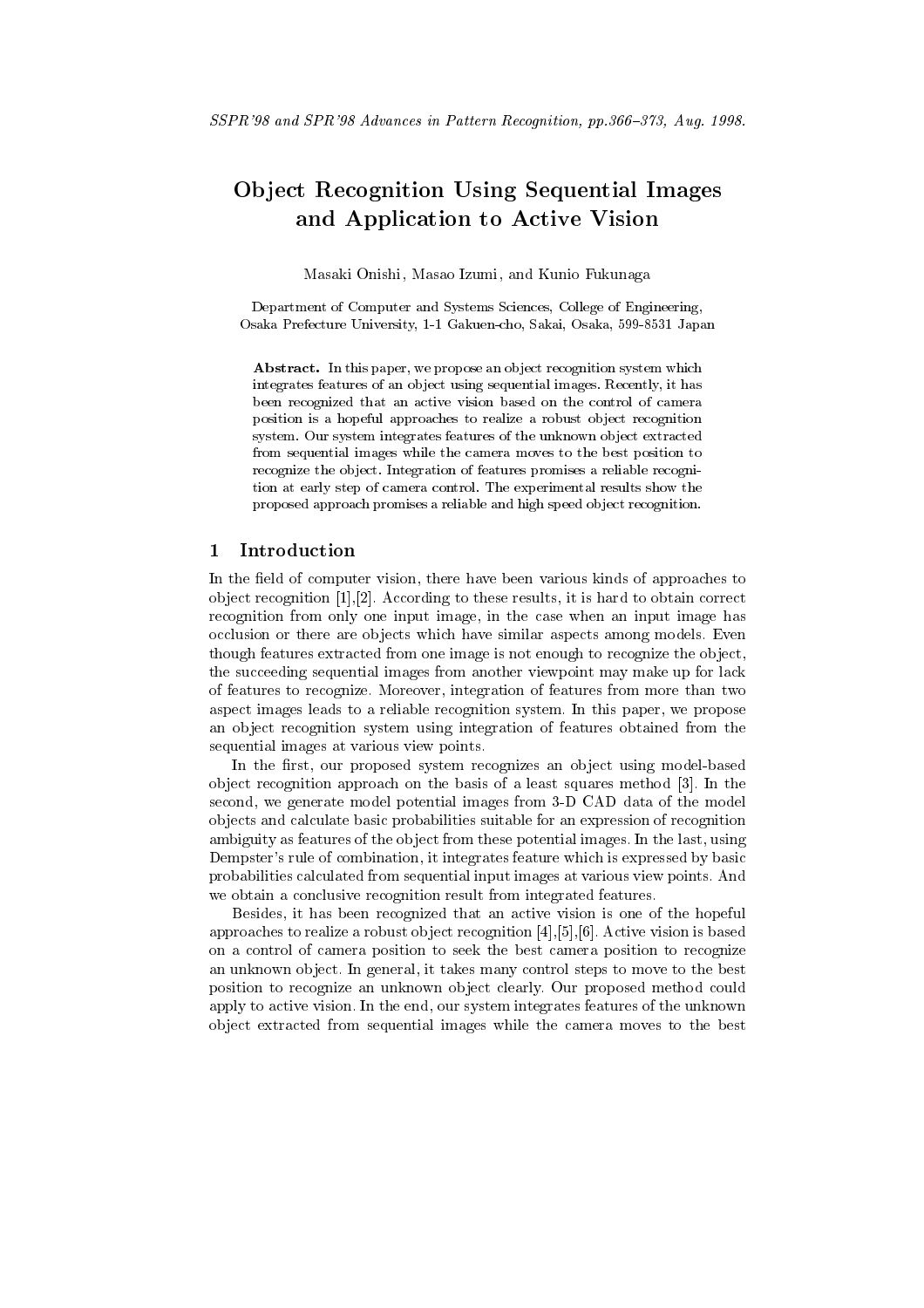" 2 -  --\$ - % - - %  % - -\$ - -" 3 4 \$ experimental results.

### 

Our system uses three coordinates systems to express 3-D space, world coor-- -- - - - \$ 5"6" 3 - world coordinate system  $O^{(+)}x^{(-)}y^{(-)}z^{(-)}$ . A camera coordinate system  $O^{(+)}$  $x \mapsto y \mapsto z \mapsto$  or which origin is placed on a center point or camera is adopted, such that the axis  $O^{(\varepsilon)} z^{(\varepsilon)}$  coincides with the optical axis. And to express 3-D models  $\blacksquare$  . The set of the set of the set of the set of the set of the set of the set of the set of the set of the set of the set of the set of the set of the set of the set of the set of the set of the set of the set of the  $x_c$  expressed by a world coordinate system.

$$
\boldsymbol{x}_c \equiv [\theta_c \ \varphi_c \ \rho_c \ \boldsymbol{x}_c \ \boldsymbol{y}_c \ \boldsymbol{z}_c]^T. \tag{1}
$$

 $\frac{1}{2}$  .  $\frac{1}{2}$  .  $\frac{1}{2}$  .  $\frac{1}{2}$  .  $\frac{1}{2}$  .  $\frac{1}{2}$  .  $\frac{1}{2}$  .  $\frac{1}{2}$  .  $\frac{1}{2}$  .  $\frac{1}{2}$  .  $\frac{1}{2}$  .  $\frac{1}{2}$  .  $\frac{1}{2}$  .  $\frac{1}{2}$  .  $\frac{1}{2}$  .  $\frac{1}{2}$  .  $\frac{1}{2}$  .  $\frac{1}{2}$  .  $\frac{1$ tion  $\theta_c$   $\varphi_c$   $\rho_c$  which shows degree of rotating each axis. Similarly, concerning to the model object we define a model parameter  $x_m$  expressed by camera coordi-- \$"

$$
\boldsymbol{x}_m \equiv [\theta_m \ \varphi_m \ \rho_m \ x_m \ y_m \ z_m]^T. \tag{2}
$$

Next, we discuss the model-based recognition by estimating the similarity % - 
 - - - - - - (
- \* " 2  - - 
 - - \$ - ,,+ -- - --" 7 % define an edge potential image  $P(\boldsymbol{X})$ . Applying the edge extraction operator - % - - 5-6 % - \$ -\$ - - -"

$$
P(\boldsymbol{X}_p) = \max_{q} \left[ \frac{1}{\sqrt{2\pi}\sigma} \exp\left(-\frac{\|\boldsymbol{X}_p - \boldsymbol{X}_q\|}{2\sigma^2}\right) \cdot eg(\boldsymbol{X}_q) \right],
$$
 (3)



r is a comera and moder parameters.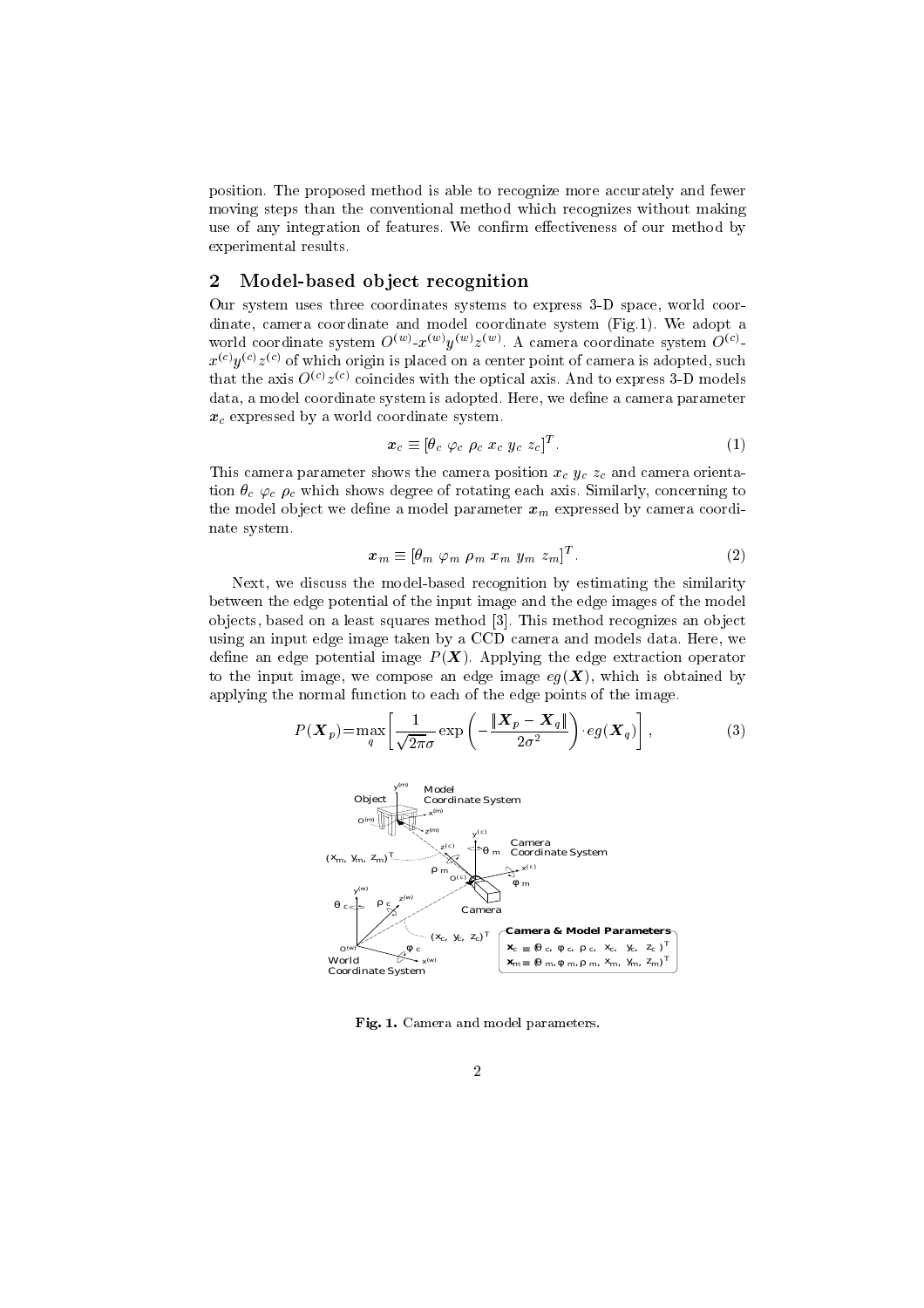

Fig. 2. Example of edge potential image expressed by 3-D.

where  $\mathbf{X}_p \equiv [X_p Y_p]^T$  shows the pixel points, and  $\sigma$  is a standard deviation of a normal distribution. Fig.2 shows an example of edge potential image.

In the similar way, we compose an edge potential image  $P_{M_i}(\boldsymbol{X}, \boldsymbol{x}_m)$  for each of the model  $M_i$  at the position/orientation  $x_m$ . This method calculates a residual  $S_{M_i}(x_m)$  between an input edge potential image  $P_I(X)$  and model one  $P_{M_i}(\mathbf{X}, \mathbf{x}_m)$ . Suppose that the number of model objects is m, and these model objects are represented by  $\mathcal{M} = \{M_1, M_2, \cdots, M_m\}$ . Eq.(4) is calculated for each of the model objects  $M_i$ , then we decide the candidate object and its position/orientation which has the minimum  $S_{M_i}(\hat{x}_m)$  at the optimum position/orientation using those residuals.

$$
S_{M_i}(\boldsymbol{x}_m) = \sum_{\boldsymbol{X}_p} \left\{ P_I(\boldsymbol{X}_p) - P_{M_i}(\boldsymbol{X}_p, \boldsymbol{x}_m) \right\}^2.
$$
 (4)

#### Feature extracted by basic probability 3

Let us consider basic probabilities for recognizing an object appeared on the input image. Before discussing the basic probabilities, we define a similarity between the input edge image and an edge image of a model object. We assume the number of the model objects is three without loss of generality. In the first,  $s_i (i = 1, 2, 3)$  is defined by a similarity between the input image and the image of model  $M_i$ . A similarity between the input image and the images of both of model  $M_i$  and  $M_j$  is given by  $s_{ij}$ . And,  $s_{ijk}$  is defined by a similarity between the input image and the images of all of the model  $M_i$ ,  $M_j$  and  $M_k$ . The relationship of the similarities  $\{s_1, s_2, s_3, s_{12}, s_{23}, s_{13}, s_{123}\}$  is shown in Fig.3. Here, we introduce the basic probabilities  $\{b_1, b_2, b_3, b_{12}, b_{23}, b_{13}, b_{123}\}$  for the model objects  $\{M_1, M_2, M_3\}$ . The basic probability  $b_i \equiv b(M_i)$  is a rate of feature only belonging to the model  $M_i$ , and  $b_{ij} \equiv b(M_i, M_j)$  is a rate of feature belonging to both of models  $M_i$  and  $M_j$ . The common feature among the model  $M_i, M_j$ and  $M_k$  is given by  $b_{ijk} \equiv b(M_i, M_j, M_k)$ . The relationship between the similarities and basic probabilities is given by the Fig.3. For example, the similarity  $s_1, s_{12}, s_{123}$  is given by following equation.

$$
s_1 = b_1 + b_{12} + b_{13} + b_{123}, \t\t(5)
$$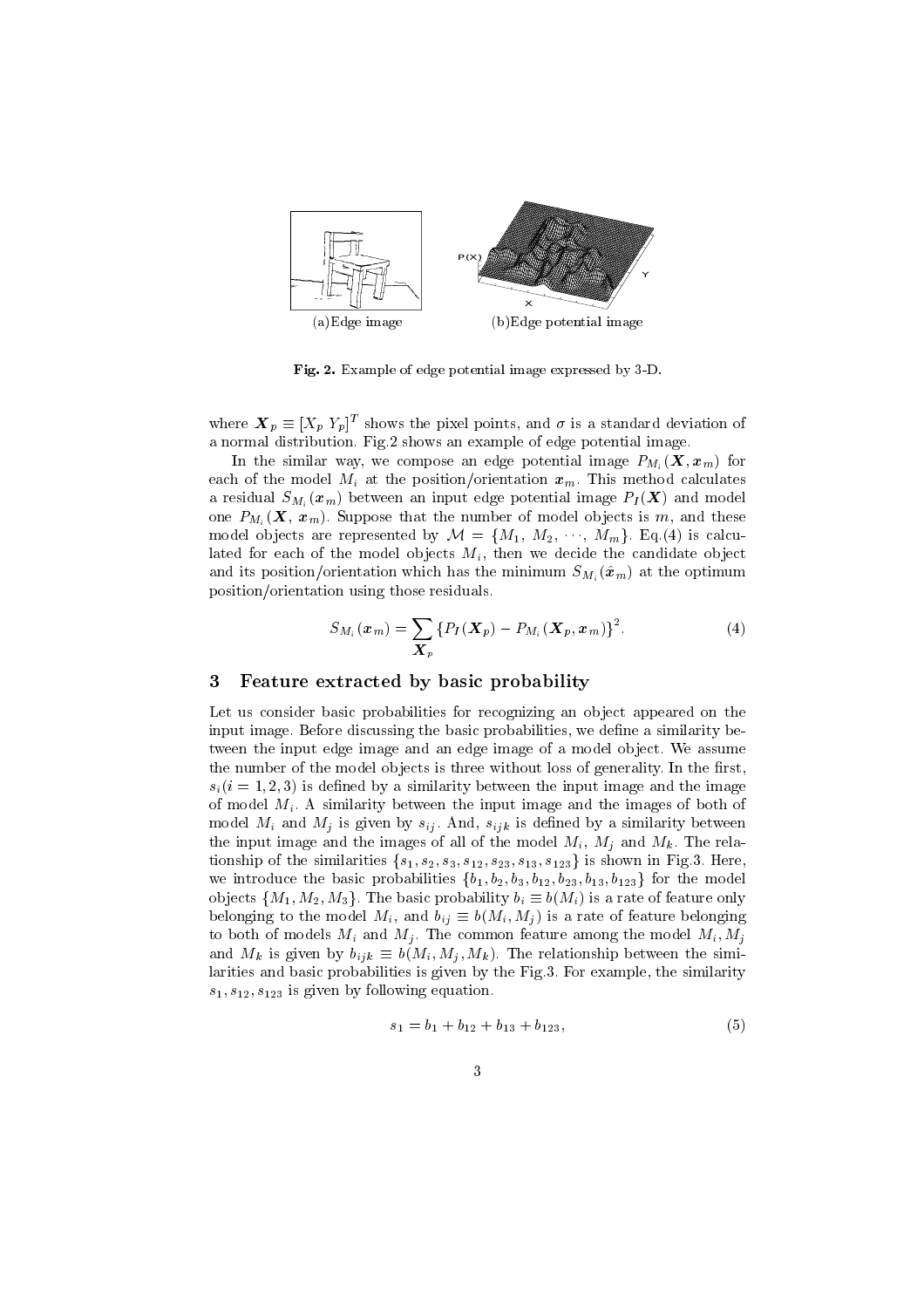

Fig. 3. Basic probability assignment.

$$
s_{12} = b_{12} + b_{123},\tag{6}
$$

$$
s_{123} = b_{123} \tag{7}
$$

Using the relationship between similarities and basic probabilities, we obtain by

$$
b_3 = \frac{1}{T_3} (\mathbf{R}_3^{-1} s_3), \tag{8}
$$

where,  $s_3$  and  $b_3$  are the vectors defined by

$$
s_3 = [s_1, s_2, s_3, s_{12}, s_{23}, s_{13}, s_{123}], \t\t(9)
$$

$$
\boldsymbol{b}_3 = [b_1, b_2, b_3, b_{12}, b_{23}, b_{13}, b_{123}]. \tag{10}
$$

And, the matrix  $\mathbf{R}_3$  is obtained by Eqs. (5), (6) and (7). In general, an entity  $R_{ij}$  is 1 when  $\{j_1, \dots, j_q\}$  of  $b_{j_1j_2...j_q}$  (j-th entity of  $b_m$ ) includes all of the entities  $\{i_1, i_2, \dots, i_p\}$  of  $s_{i_1i_2...i_p}$  (i-th entity of  $s_m$ ). The generalized relationship between  $s_m$  and  $b_m$  is give  $Eq. (8).$ 

$$
\boldsymbol{b}_m = \frac{1}{T_m} (\boldsymbol{R}_m^{-1} \boldsymbol{s}_m), \tag{11}
$$

where,  $T_m$  is a normalized constant.

In the next, in order to obtain the similarity, we use an edge potential image which is defined by Eq. (3). And we define similarity  $s_i$  between an input and model  $M_i$  image by Eq. (12).

$$
s_i = \sum \frac{[P_I(\boldsymbol{X}) \cdot P_{M_i}(\boldsymbol{X}, \hat{\boldsymbol{x}}_m)]}{T_P},
$$
\n(12)

$$
T_P = \sum [P_I(\mathbf{X})^2]. \tag{13}
$$

Next, we define similarity  $s_{ij}$ ,  $s_{ijk}$  by the following equation.

$$
s_{ij} = \sum \frac{[s_i \cdot P_I(\boldsymbol{X}) \cdot P_{M_j}(\boldsymbol{X}, \hat{\boldsymbol{x}}_m)]}{T_P},
$$
\n(14)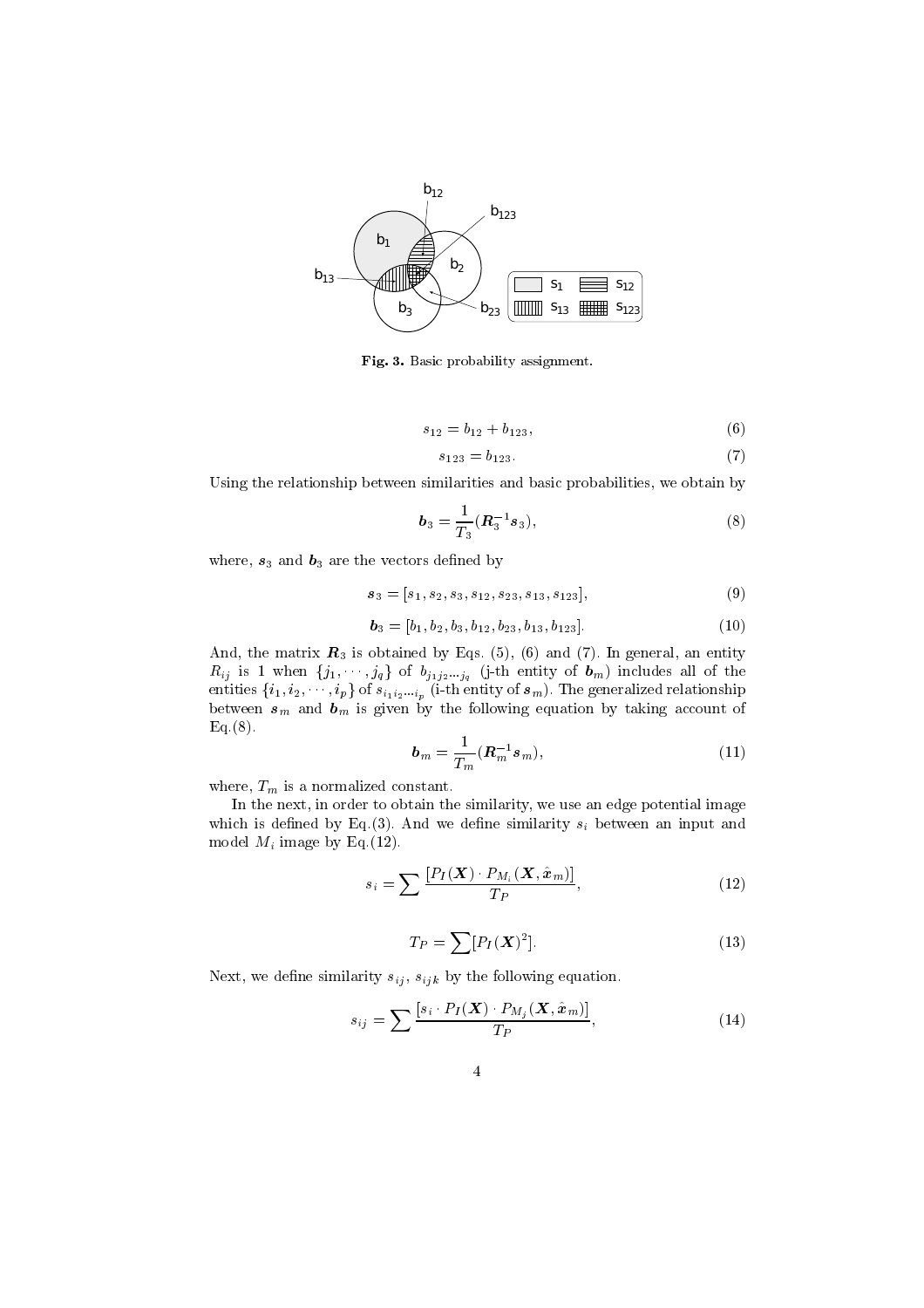$$
s_{ijk} = \sum \frac{[s_{ij} \cdot P_I(\boldsymbol{X}) \cdot P_{M_k}(\boldsymbol{X}, \hat{\boldsymbol{x}}_m)]}{T_P}.
$$
 (15)

Using these similarities, all of the basic probabilities can be obtained by  $Eq.(11)$ .

#### 4 Integration of features

#### 4.1 Recognition probability

It is hard to recognize by using basic probability itself, because basic probability is assigned to a set of model objects. We introduce recognition probability as a discrimination parameter. Each of recognition probability is obtained by basic probabilities. In the case when a focal element that consists of more than two model objects, we calculate a recognition probability for each model object by distributing the basic probability to each of model object equally.

$$
R_{M_i} = \sum_{M_i \in \mathcal{M}_k} \frac{b(\mathcal{M}_k)}{|\mathcal{M}_k|},\tag{16}
$$

where  $\mathcal{M}_k$  denotes the set of model objects, and  $|\mathcal{M}_k|$  shows a number of model objects in the  $\mathcal{M}_k$ . The recognition probability  $R_{M_i}$  shows a rate how degree the input object is the model  $M_i$ . A model with largest recognition probability becomes first candidate for model  $M_{t_1}$ .

### 4.2 Integration of features

Even if one input image have insufficient feature of the object, recognition adopted integration of features extracted from sequential images leads to be reliable one. Here, the feature is represented by the basic probabilities. We introduce the Dempster-Shafer's rule of combination to integrate the features obtained by the plural images [7].

#### $\overline{5}$ Application to active vision

Our method, object recognition using sequential images, is applicable to active vision system. Our active vision is based on the control of camera position which is the best position to discriminate the object [6].

The basic probabilities show the degree that the input object belongs to a model subset. Let us define a degree of recognition-ambiguity concerning to model  $M_{t_1}$  by using basic probabilities whose focal elements is more than 2, and one of the focal element is model  $M_{t_1}$ . Using these probabilities, we define a degree of recognition-ambiguity  $A$ .

$$
A = \sum_{\left(|\mathcal{M}_k| \ge 2\right) \wedge \left(M_{t_1} \in \mathcal{M}_k\right)} b(\mathcal{M}_k). \tag{17}
$$

The degree of recognition-ambiguity  $A$  is defined by the sum of the basic probabilities whose focal element includes the model candidate  $M_{t_1}$  which is most similar to the object on the input image. The degree of recognition-ambiguity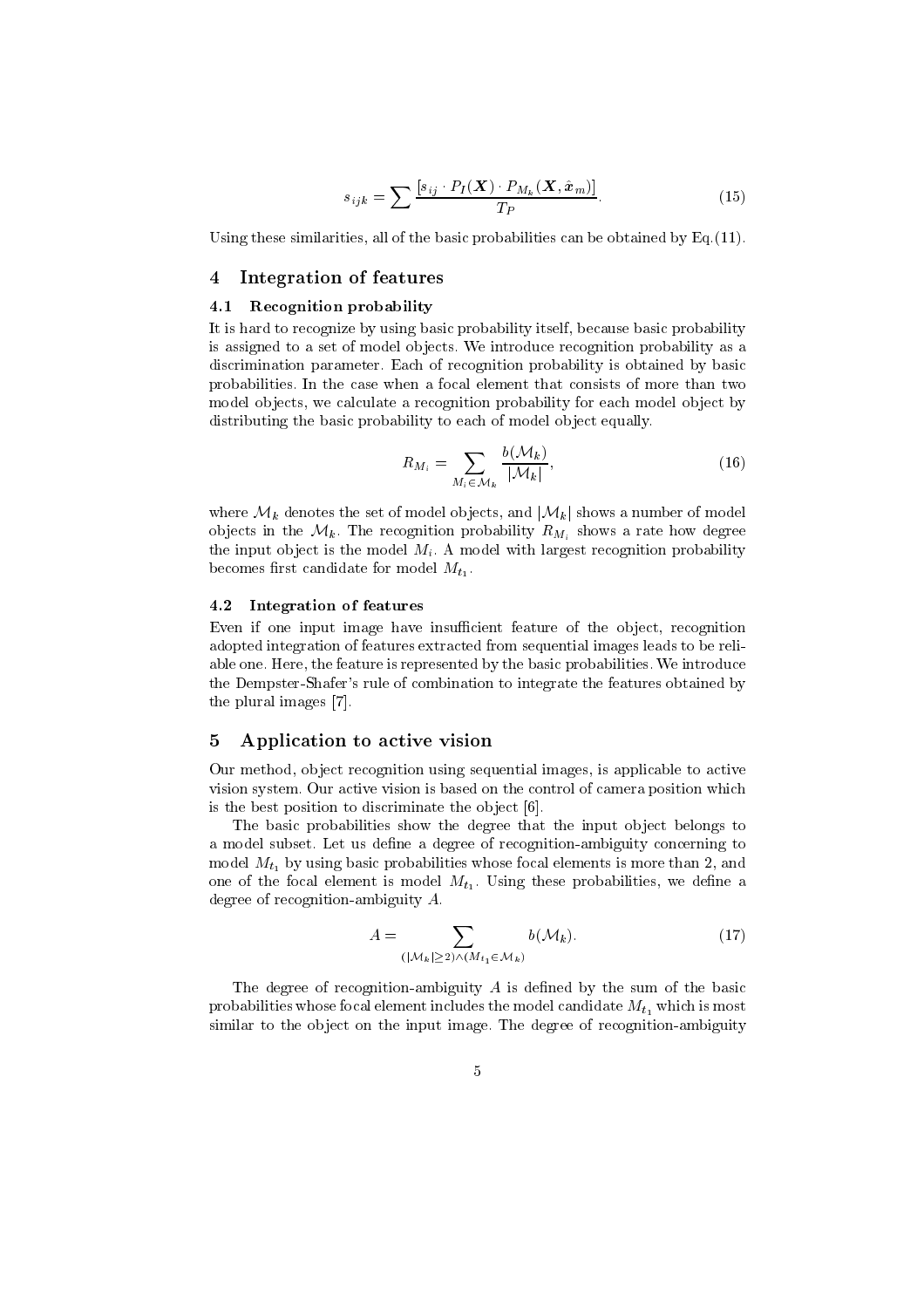shows possibility of belonging to other model although we suppose the unknown object on the input image to be the model  $M_{t_1}$ . This value is getting large if the unknown object is getting similar to the aspect image of other model  $M_k$  $(k \neq t_1)$ . As mentioned above, the principle of controlling the camera parameter  $x_c$  is to decrease the degree of recognition-ambiguity A on the another position, and this position promises that the system discriminates the input object more clearly. In general, it take many control steps, however, to move the best position to recognize an unknown object clearly. Here, our proposed method could apply to active vision decreasing the number of control steps, and promising more accurate recognition system.

First, our approach is to seek the better camera position by decreasing A. In the next step, to recognize the object in a short time, we integrate the basic probabilities calculated by sequential input images taken at each steps of camera position.

#### **Experimental results and considerations** 6

#### $6.1$ Experiment using sequential images

We have confirmed the effectiveness of our method by real scene experiments. In our experiments, we use sample model chairs which have similar aspect each other as shown in Fig.4. We decide the parameters  $\sigma$  (concerning to edge potential) to be  $\sigma = 5$  under considering the experimental results. As an example of the experimental conditions, we choose the model chair4 for an input object. Fig.5 shows two input images with occlusion and their recognition probabilities at each images.  $Ave(1,2)$  shows the average of recognition probabilities Image1 and Image2. And,  $DS(1,2)$  shows integration of these probabilities. We can confirm that recognition probabilities are improved by using sequential images than only one image.



Fig. 4. Models.



Fig. 5. Sequential input images and recognition probability  $R$ .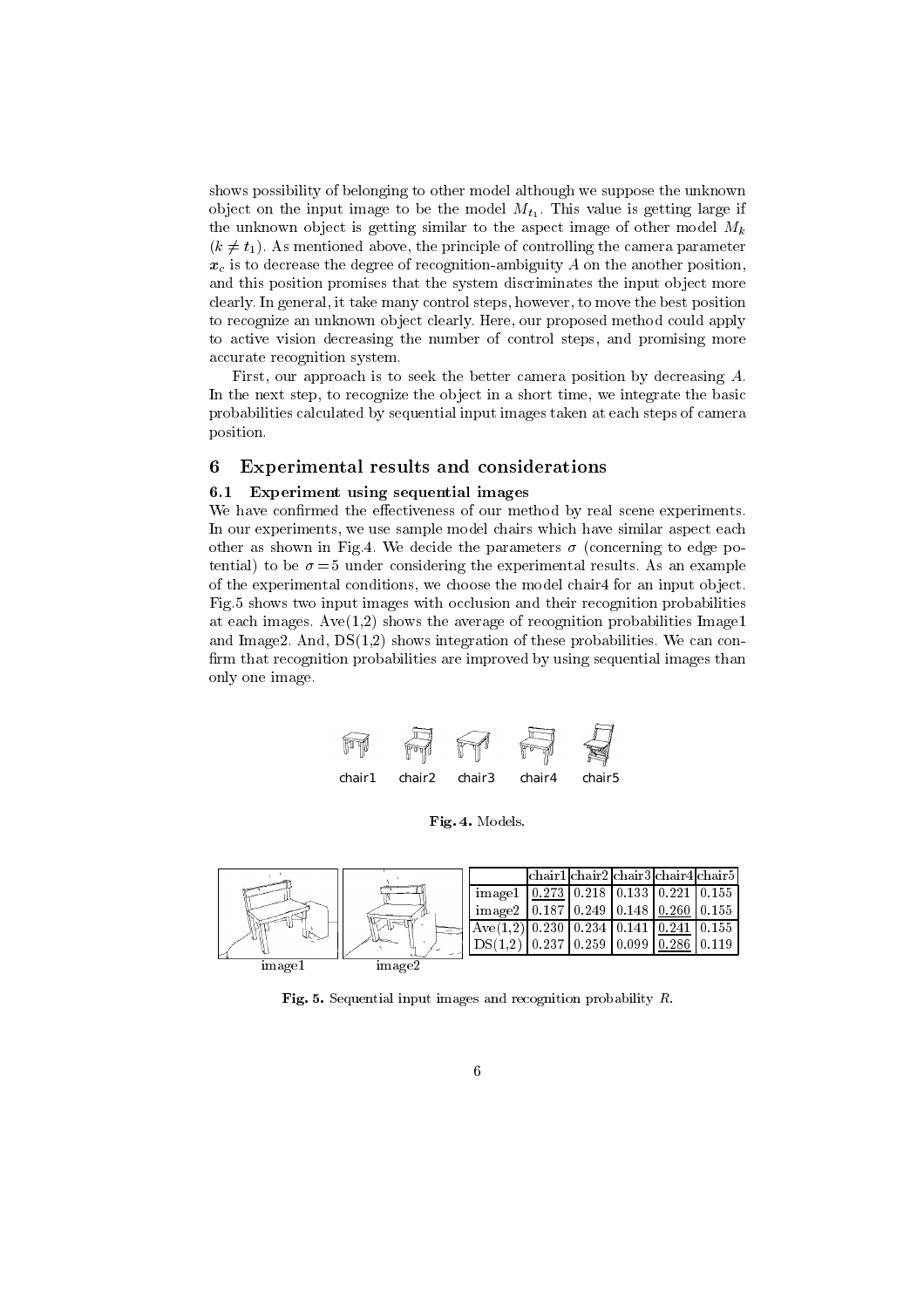

 --- - #\*

#### $6.2$  $\blacksquare$  Experiment of aborts throm

Ivext, we have confirmed the effectiveness of active vision system using our method. We made an experiment by controlling the camera position using robotarm. As the experimental conditions, we choose the model chairs as an input % - - ; - -- % - - - -" "15-6 % 
 - - - - - 
 - - " "156 % - ) -\$ - 1 - 56 %  $\blacksquare$  . The set of the set of the set of the set of the set of the set of the set of the set of the set of the set of the set of the set of the set of the set of the set of the set of the set of the set of the set of the  $\mathbf{r}$  , and  $\mathbf{r}$  are the state of the state of the state of the state of the state of the state of the state of the state of the state of the state of the state of the state of the state of the state of the state o ment of recognition result from  $F(g.o(c))$ . These experimental results show that - - 
 -\$ % 4 - - "

### $6.3$

In the next, we discuss our proposal approach and experimental results.

1. We express by pasic propabilities now similar to models an input object is. # % - - - \$ - - - -- (
- - 
 +- -) " - - - -- - \$ -"